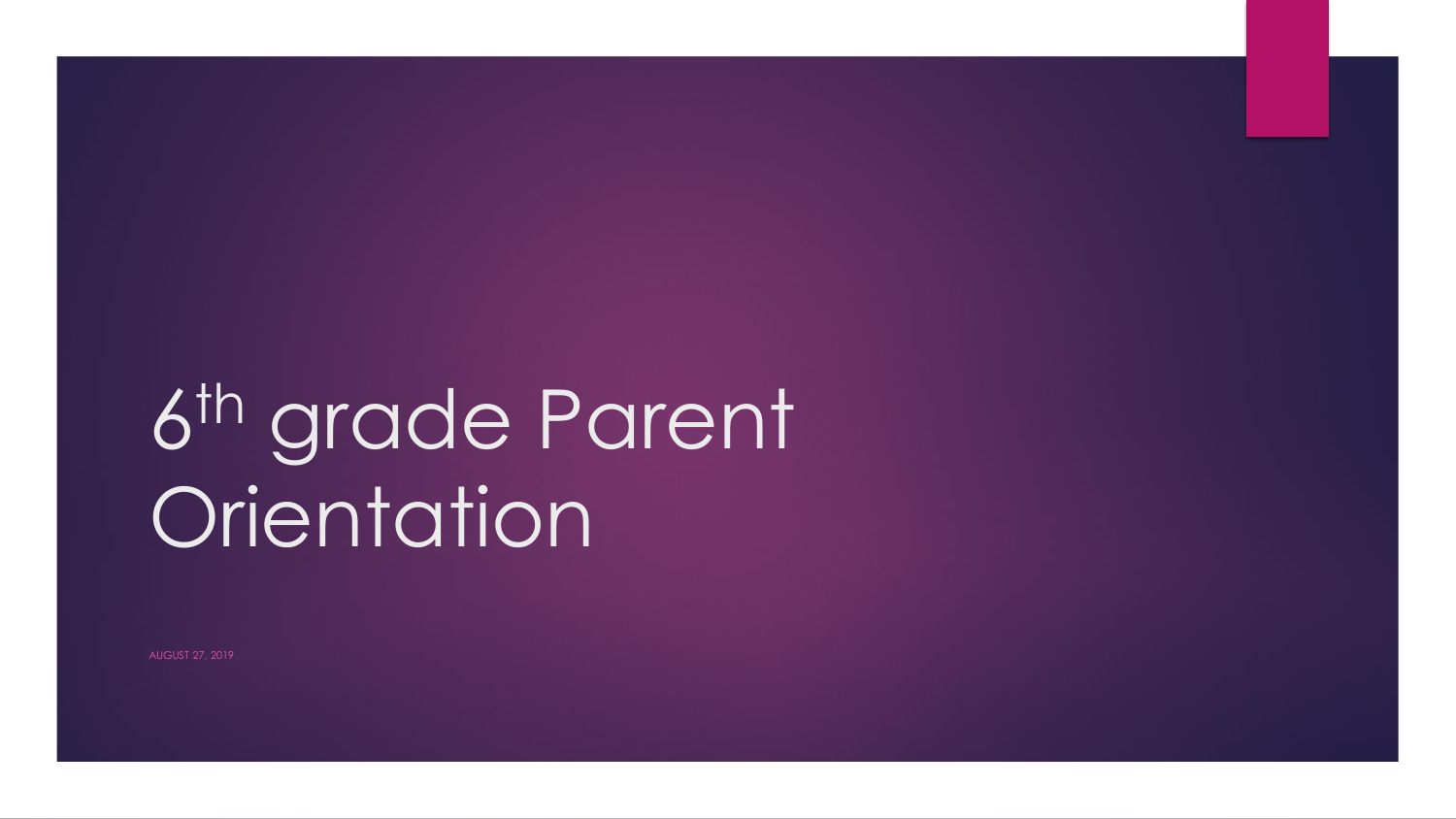### What can you expect from your middle-schooler?

- **Example 1 Set 10 Femotions:** A set 10 Femotions!
- \*Changing friendships
- **Example 12 Ferry in romantic relationships**
- \*Identifying more with peers than with parents and family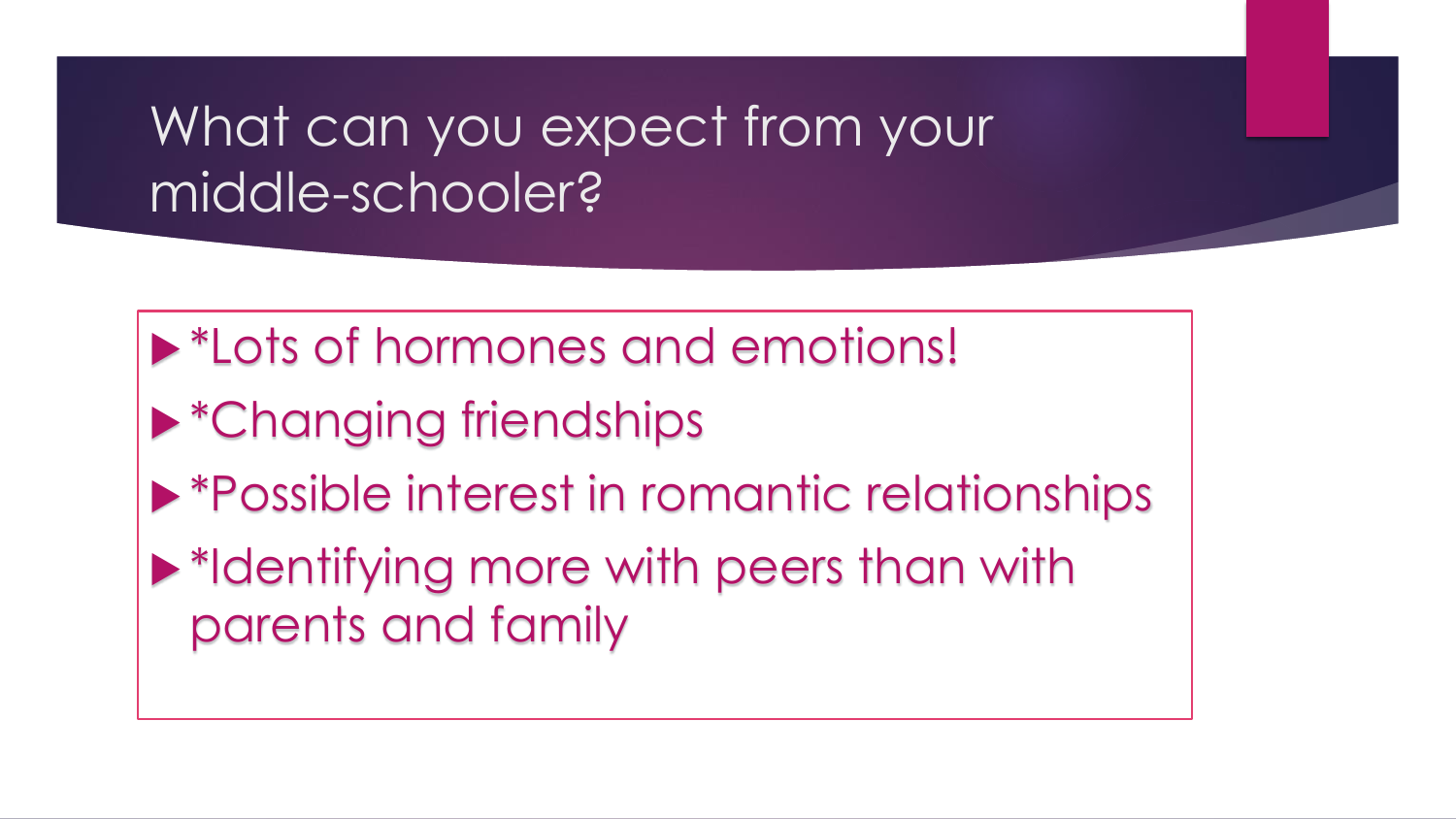### Why teens must distance themselves from parents

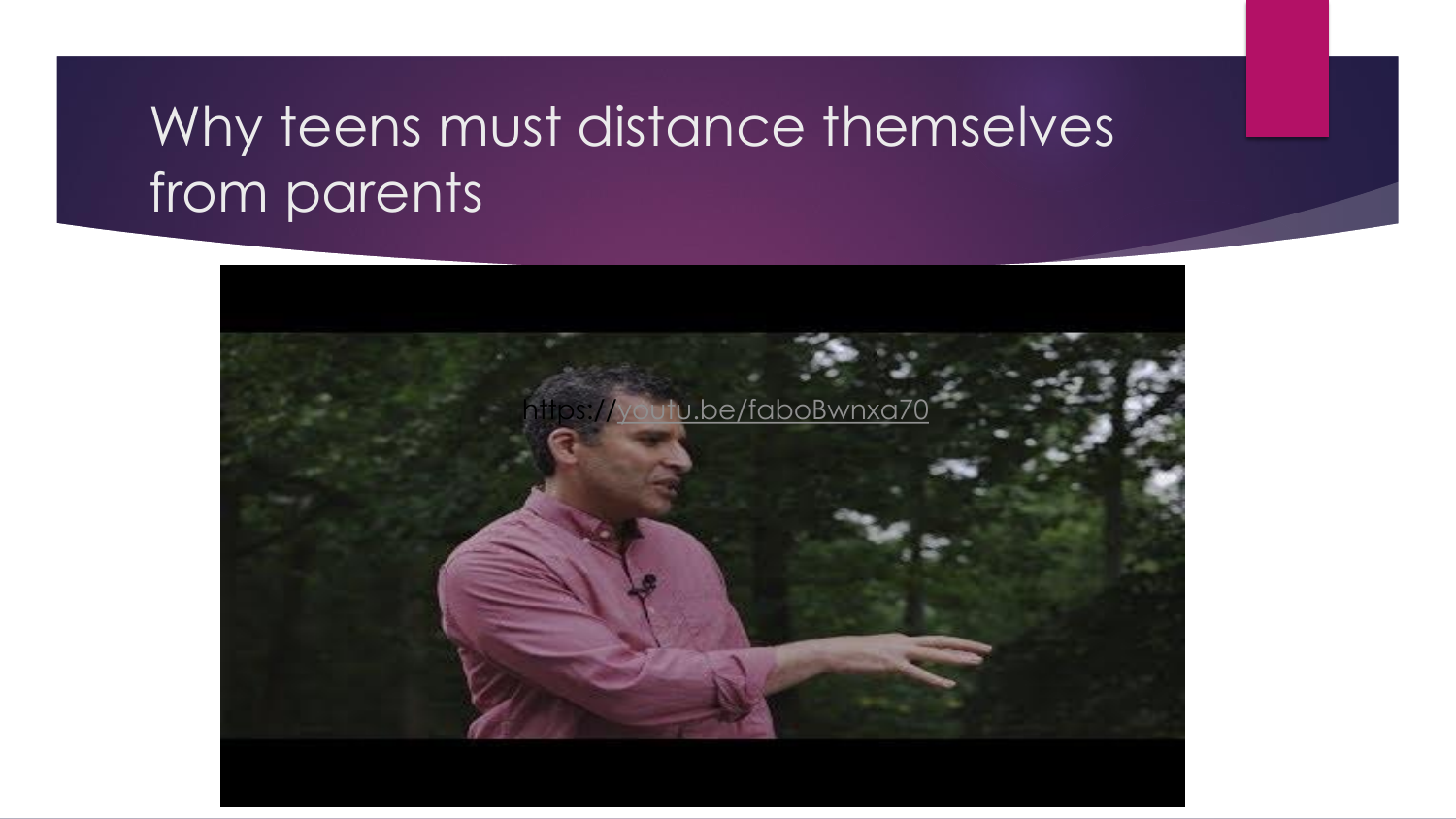#### REMEMBER…

- ▶ Even though it is developmentally appropriate for our middle schoolers to seek independence, the parent/child relationship remains the most important touchstone in the lives of these youngsters.
- How do we maintain trusting, supportive relationships with our kids as they are going through so many changes and emotions, and sometimes act as though they don't need us and don't like us?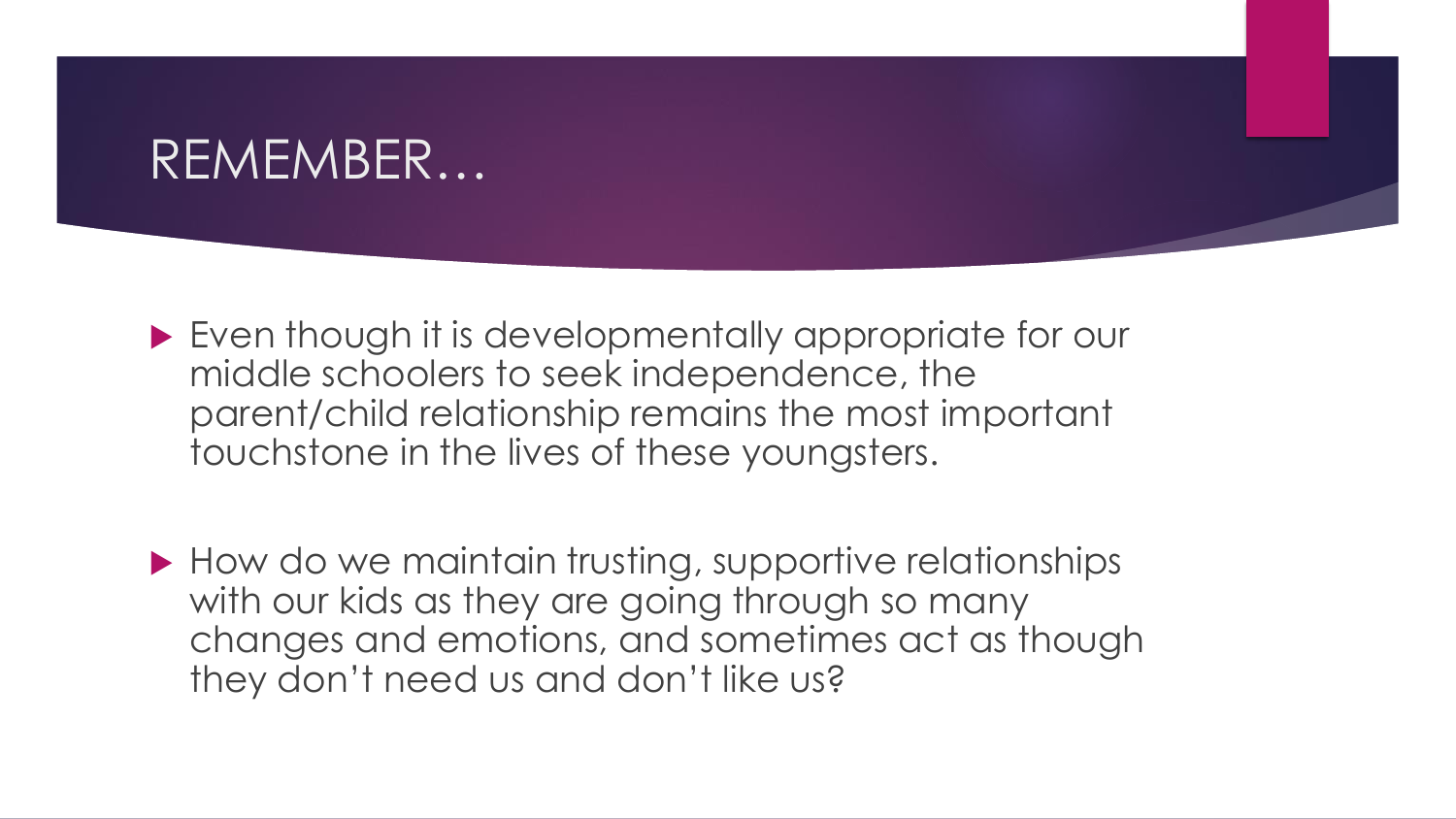### Some tips…

#### ▶ 1. Understand the social climate of middle school…

#### **Example Pressure**

 $\triangleright$  \*\*\*Social groups

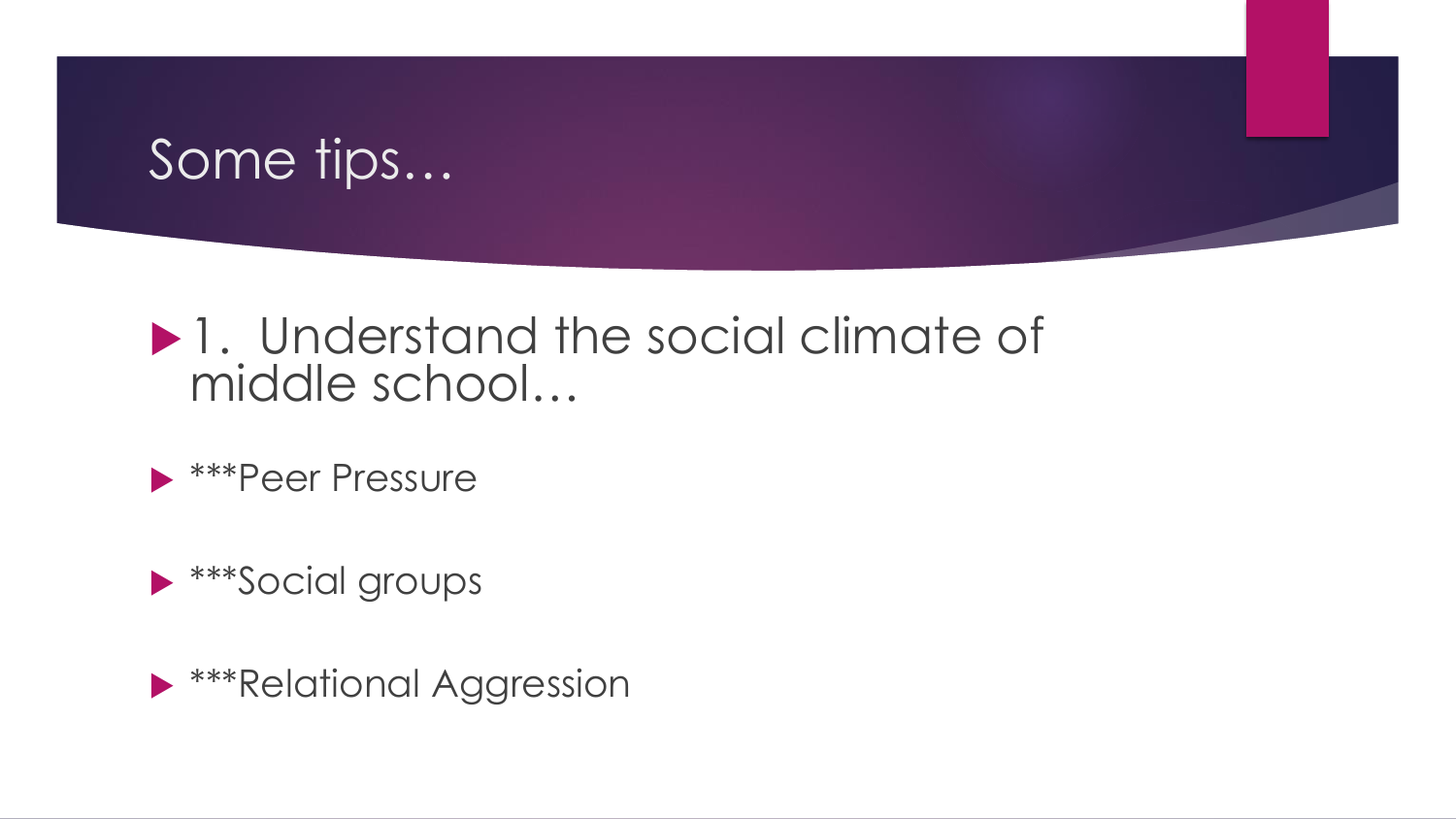

- ▶ 2. Be ready and willing to talk when YOUR CHILD wants to talk…sometimes it is not at a convenient time!
- $\triangleright$  \*\*\*Practice non-judgmental active listening
- ▶ \*\*\*It is ok to ask..."Are you looking for advice or just wanting me to listen?"

**\*\*\*Be cautious in sharing your opinion about their friends**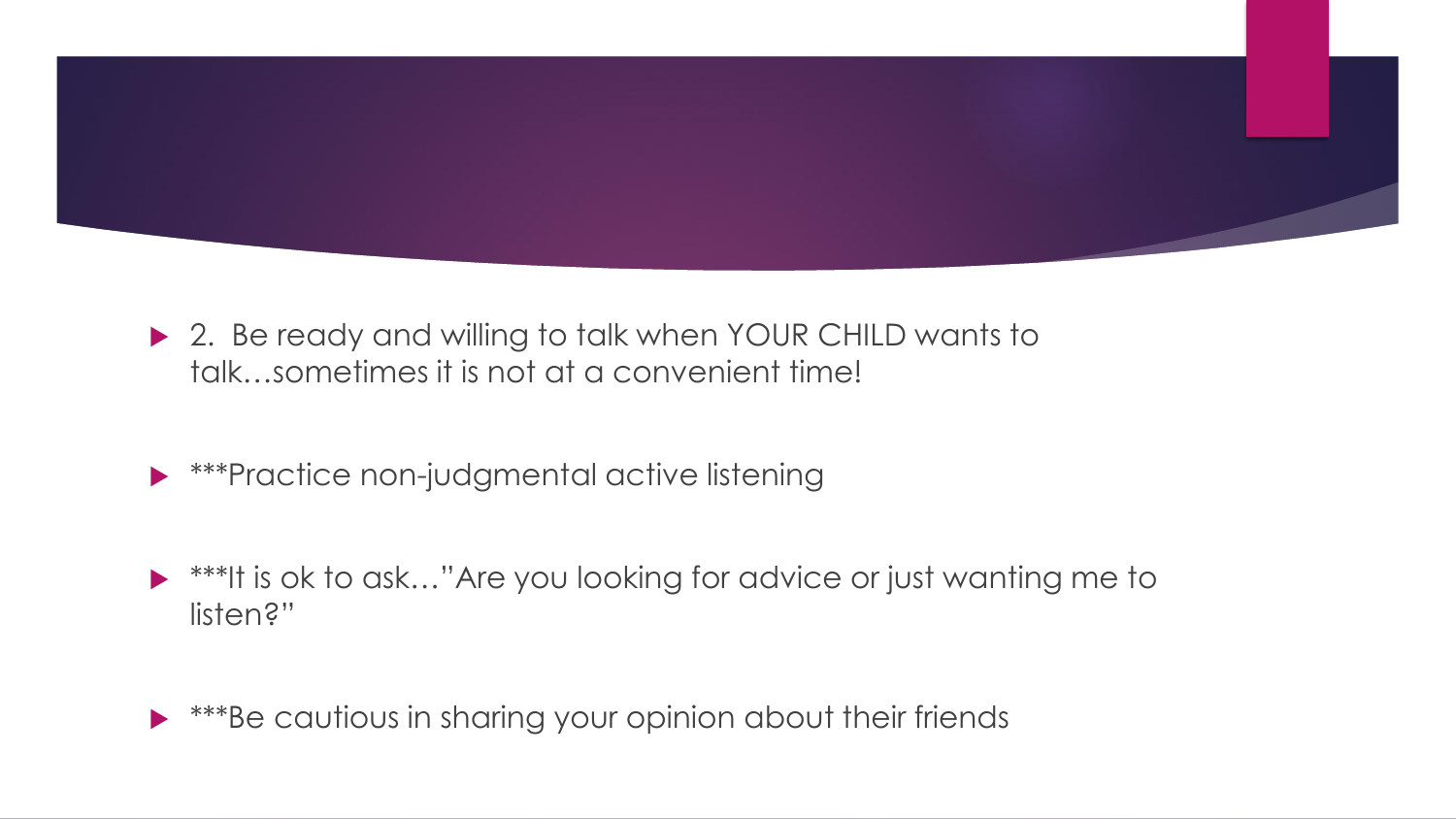## Types of parenting

#### Helicopter parents

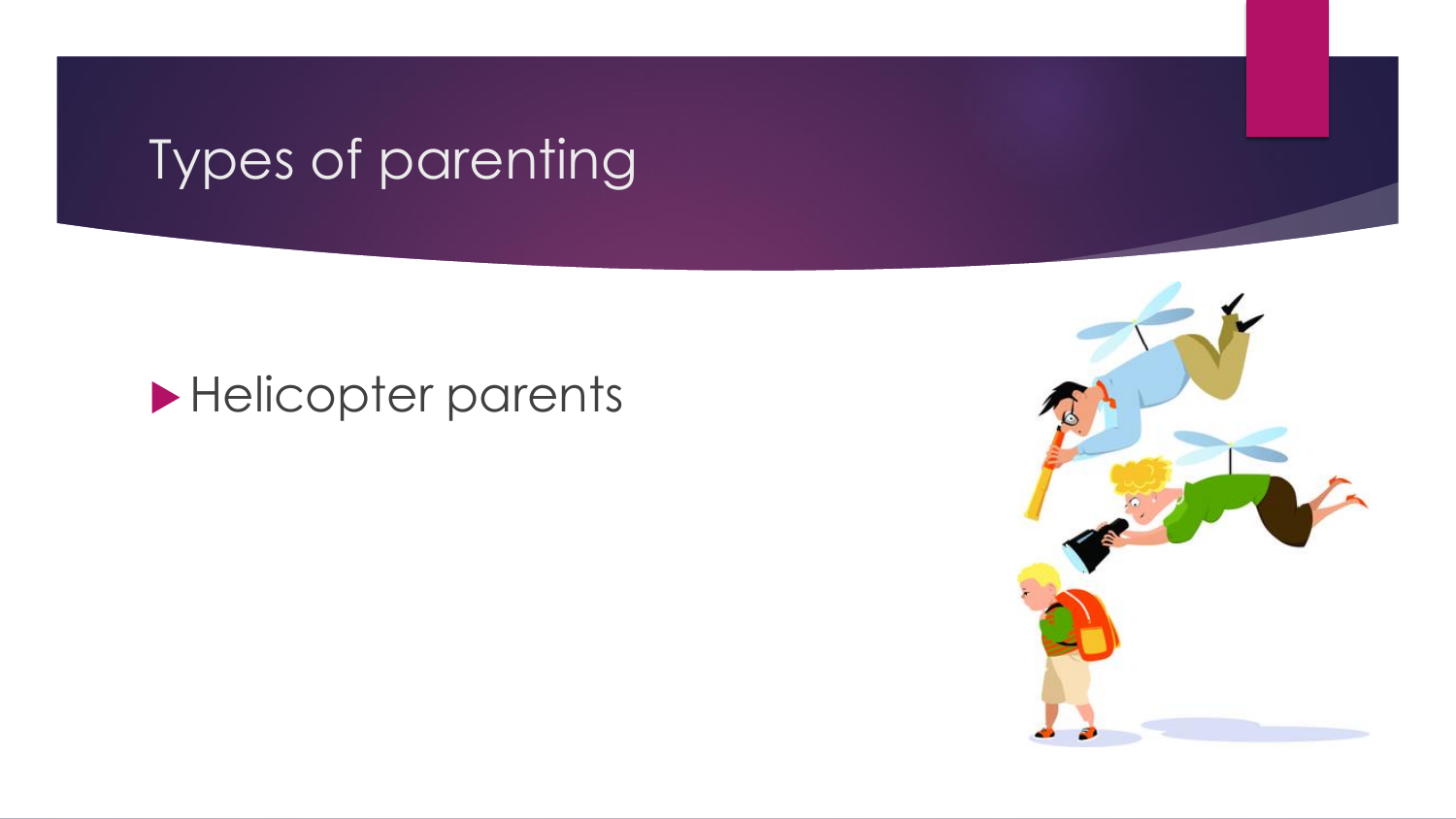

#### **Lawnmower parents**

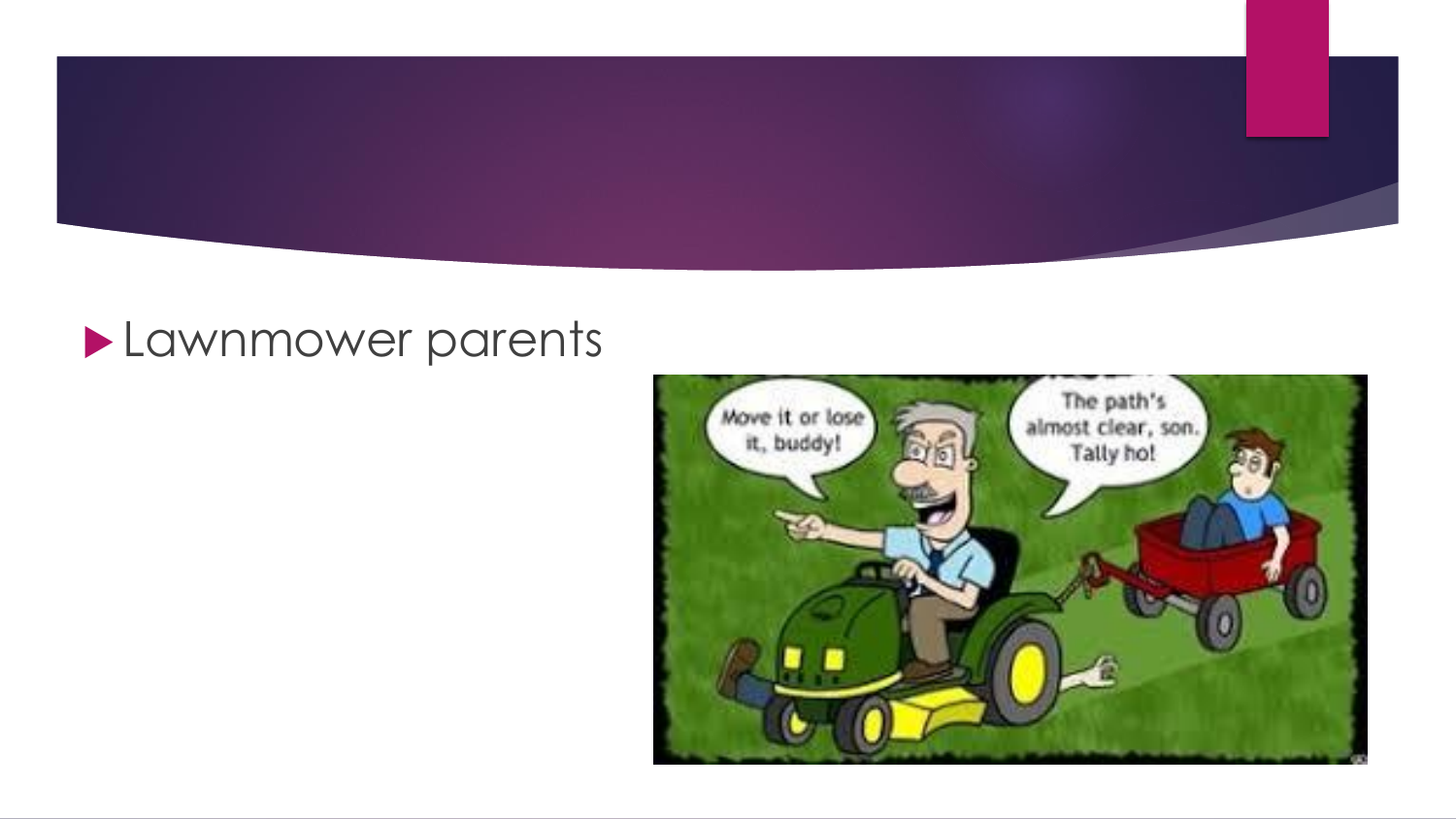### BE A LIGHTHOUSE PARENT

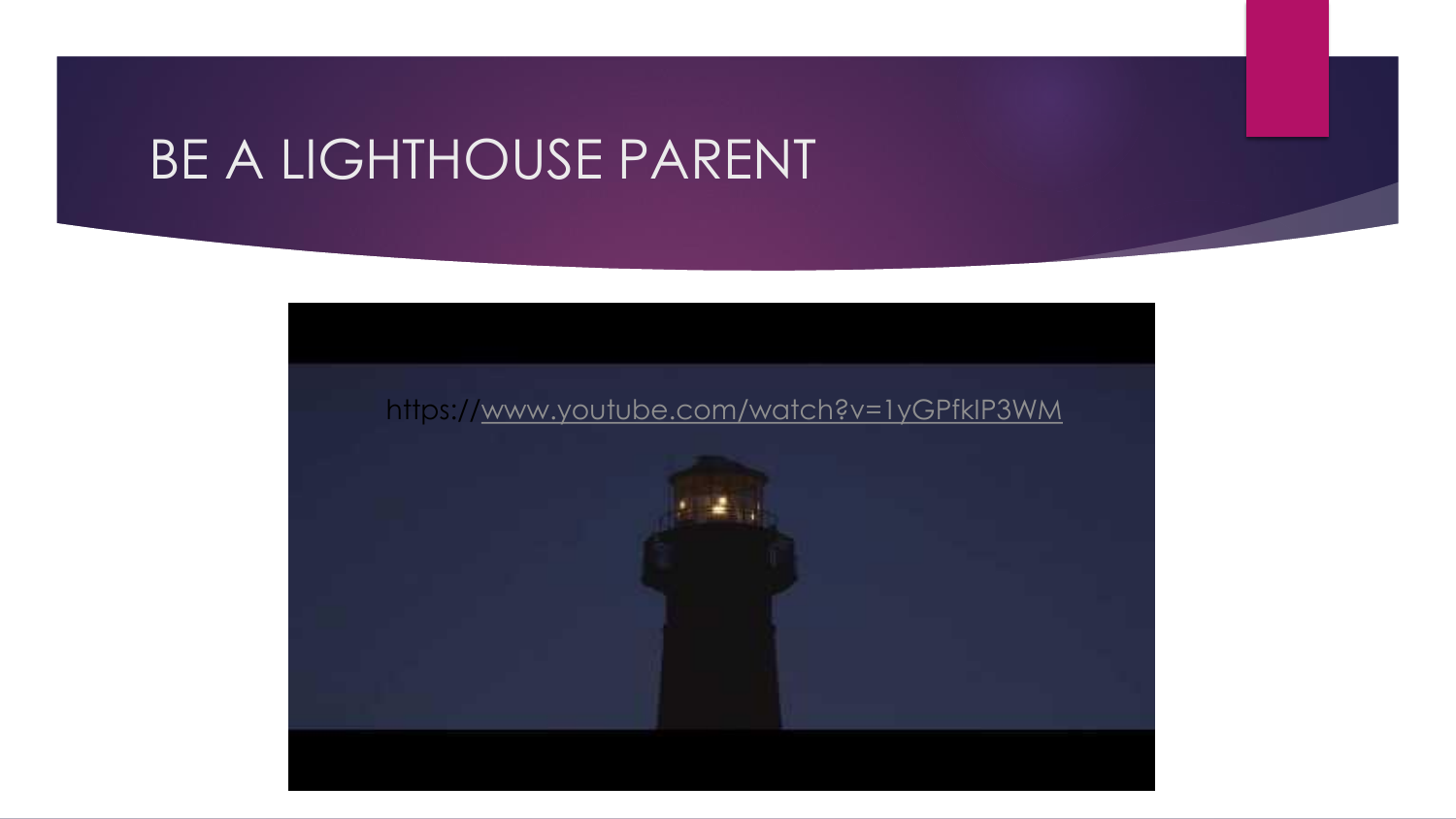#### RESILIENCY

We want to build resiliency in our youth. Every child needs one adult in his/her life who believes in them unconditionally. For most of our children- this is a parent.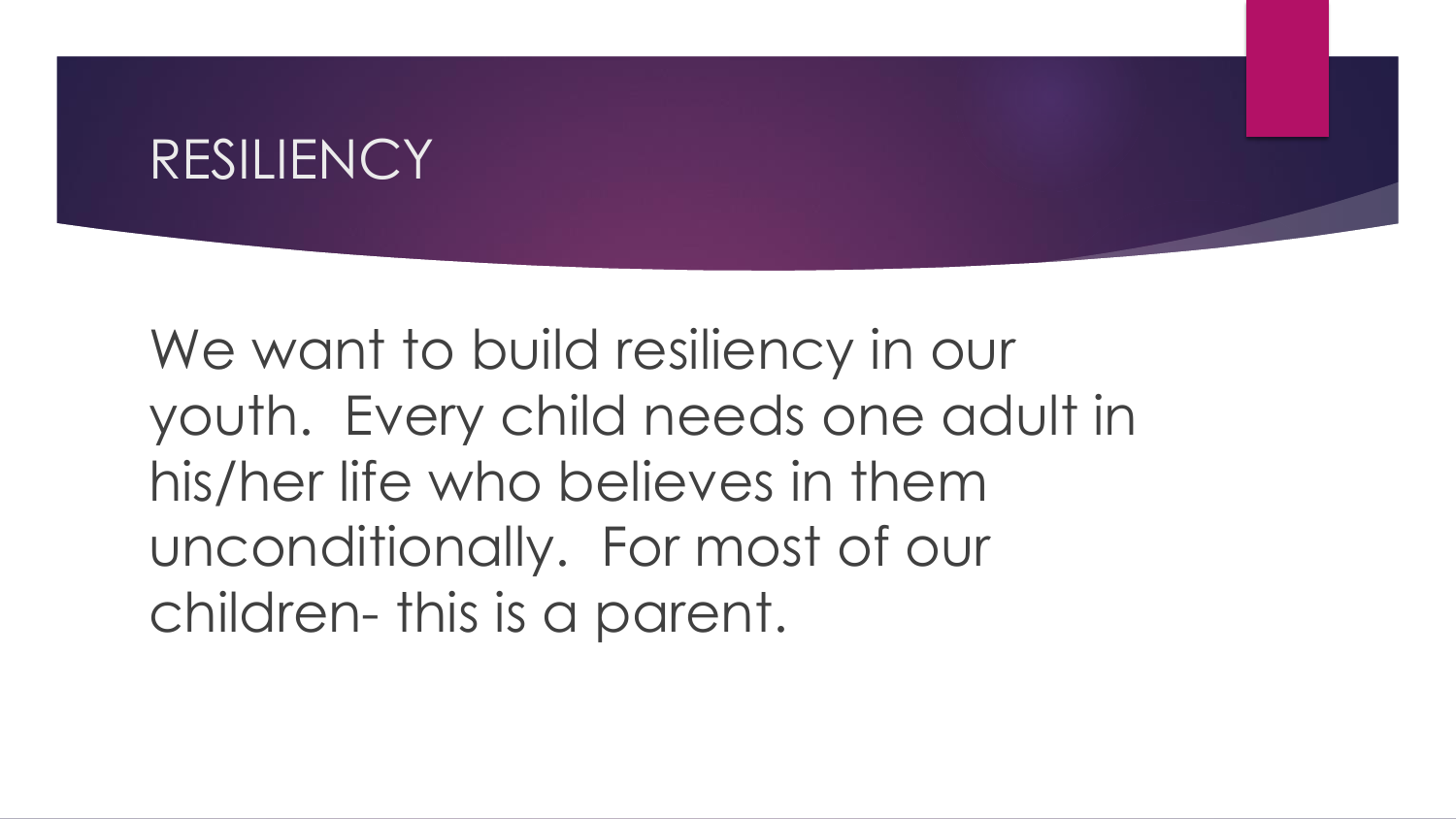### SOME FINAL WORDS OF ADVICE:

- \*\*\*Trust your instincts! If something doesn't feel right- TALK with your child!
- ▶ \*\*\*It takes a village...we love and care about your children-please don't ever hesitate to reach out for advice, or just to vent
- ▶ \*\*\*Make time to HAVE FUN with your middle schooler! Try not to become just the disciplinarian, or the personal tutor.
- \*\*\*Enjoy and celebrate this exciting time in your child's life